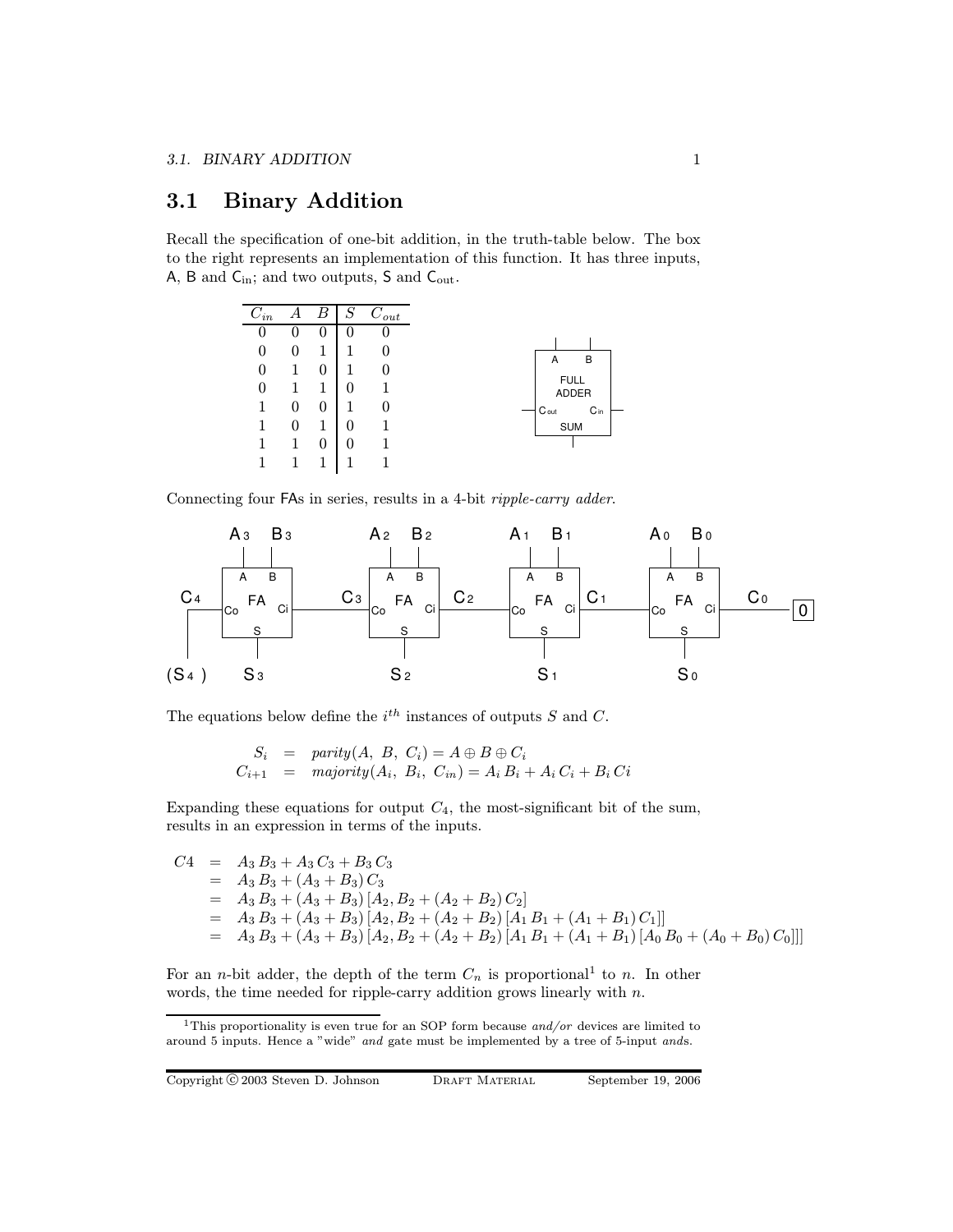# 3.1.1 Speeding Up Addition

*Carry* propagation can be reduced to  $O(\log n)$ , by devising a tree to perform look-ahead. The key insight is to think of one-bit addition differently. Instead of carry-in/carry-out logic, look at a one-bit adder in terms of whether it generates or propagates a carry bit.

|  | $A \quad B \quad \overline{G \quad P}$                              |  |
|--|---------------------------------------------------------------------|--|
|  |                                                                     |  |
|  | $\begin{array}{cccc} 0 & 0 & 0 & 0 \end{array}$                     |  |
|  |                                                                     |  |
|  | $\begin{array}{ccc ccc} 0 & 1 & 0 & 1 \\ 1 & 0 & 0 & 1 \end{array}$ |  |
|  |                                                                     |  |
|  | $1 \quad 1 \quad 1 \quad 0$                                         |  |

We can still recover sum and carry-out as

$$
S_i = C_i \oplus G_i
$$
  

$$
C_{i+1} = G_i + P_i \cdot C_i
$$

In a 4-bit adder this design is not an improvement over the original full adder. The advantage becomes evident when we develop propagate and generate values for the group.

$$
P^* = P_3 \cdot P_2 \cdot P_1 \cdot P_0
$$
  
\n
$$
G^* = G_3 + G_2 \cdot P_3 + G_1 \cdot P_3 \cdot P_2 + G_0 \cdot P_3 \cdot P_2 \cdot P_1
$$
  
\n
$$
C^* = G^* + P^* \cdot C_0
$$

This generate/propagate construction is also valid for a group of four groups, a group of four groups of four groups, and so on, hierarchically. The result is a carry/propagate tree needing only  $C_0$  to compute the carries.



Each level of the tree adds the same delay to computing the four carry values for its group. The diagram above shows representative delay times (in nonoseconds, based on the MSI ICs, the 74LS181, 4-bit arithmetic-logic device and the 74LS182 look-ahead carry generator). A 64-bit addition (in the worst case) has a 55 ns delay to generate the  $C_{64}$ . Since each 74LS181 takes about 10 ns to develop it's value for  $C_4$ , the ripple-carry form of this 64-bit adder would impose a delay of around 80 ns in the worst case. (According to the 74LS181 data sheet, the average time is 68 ns.)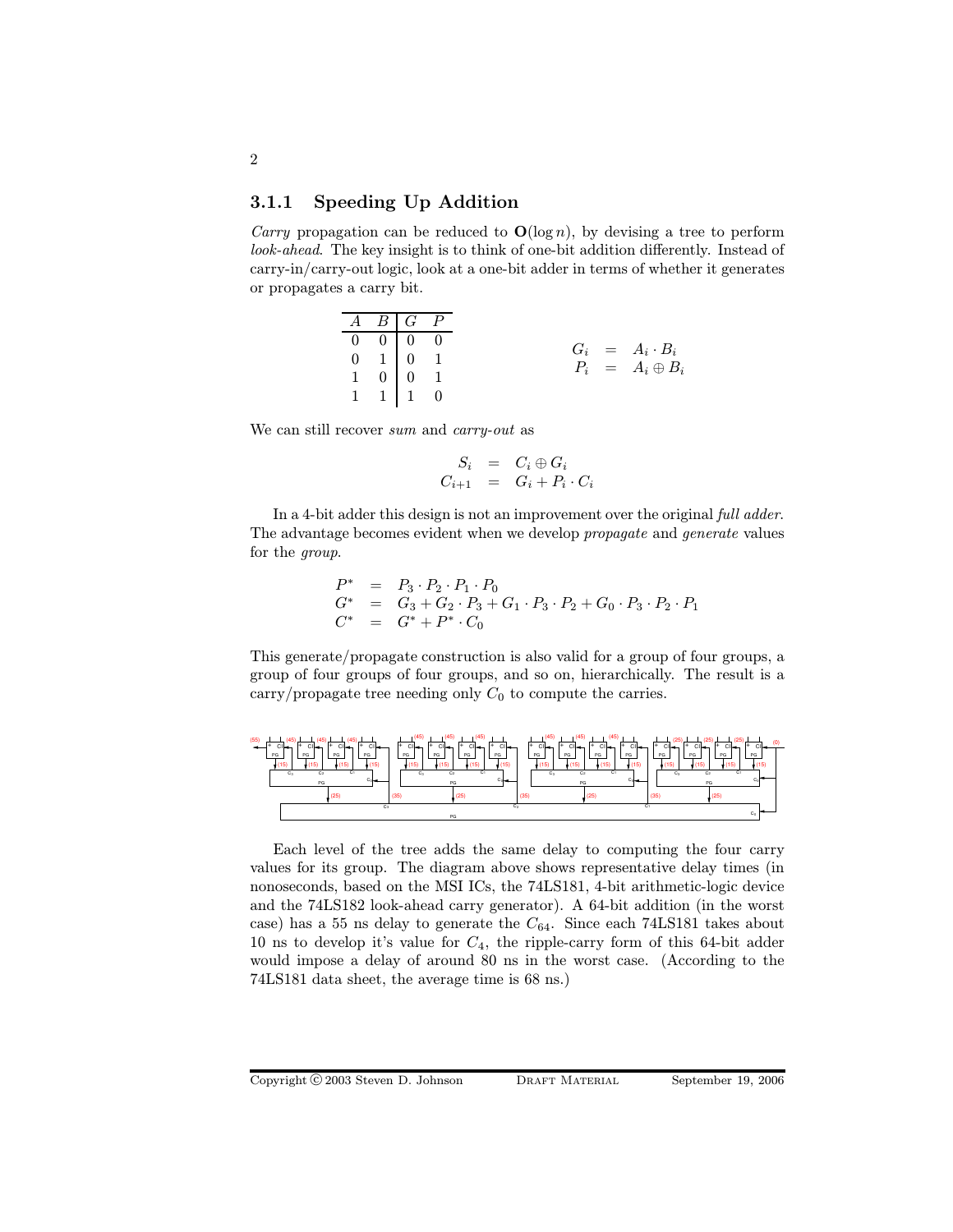# 3.1.2 Ripple Adder Logic

This section shows the intermediate results for an ad hoc expansion of  $C_4$ , followed by a normal SOP and 2-level minimization.

Expansion of Term  $C_4$ 

```
> (define c4
 (\text{let* } ((c1 '( (a0 & b0) + ((a0 + b0) & c0))))(c2 ((a1 & b1) + ((a1 + b1) & c1)))(c3 ((a2 & b2) + ((a2 + b2) & c2)))(c4 ((a3 & b3) + ((a3 + b3) & c3))))c4))
> c4
((a3 & b3)
  +
  ((a3 + b3))&
    ((a2 & b2)
      +
      ((a2 + b2))&
        ((a1 & b1)
          +
          ((a1 + b1) & ((a0 & b0) + ((a0 + b0) & c0)))))))
```
### Normal Form

Figure 3.1 shows the normal-SOP expansion of  $C_4$ . The normal SOP has 235 clauses.

#### SOP Minimization

A minimal 2-level term, shown below, contains 31 clauses.

```
> (qm-proc (dnf-proc c4))
((a3 a2 a1 a0 b0) (a3 a2 a1 a0 c0) (a3 a2 b1 a0 b0) (a3 a2 b1 a0 c0) (a3 b2 a1 a0 b0)
 (a3 b2 a1 a0 c0) (a3 b2 b1 a0 b0) (a3 b2 b1 a0 c0) (b3 a2 a1 a0 b0) (b3 a2 a1 a0 c0)
 (b3 a2 b1 a0 b0) (b3 a2 b1 a0 c0) (b3 b2 a1 a0 b0) (b3 b2 a1 a0 c0) (b3 b2 b1 a0 b0)
 (b3 b2 b1 a0 c0) (a3 a2 a1 b0 c0) (a3 a2 b1 b0 c0) (a3 b2 a1 b0 c0) (a3 b2 b1 b0 c0)
(b3 a2 a1 b0 c0) (b3 a2 b1 b0 c0) (b3 b2 a1 b0 c0) (b3 b2 b1 b0 c0) (a3 a2 a1 b1)
 (a3 b2 a1 b1) (b3 a2 a1 b1) (b3 b2 a1 b1) (a3 a2 b2) (b3 a2 b2) (a3 b3))
```
#### Multilevel Minimization

The steps taken below were done manually, so there is no claim of minimality (or correctness). The goal is to reduce to a reasonably small, multi-level boolean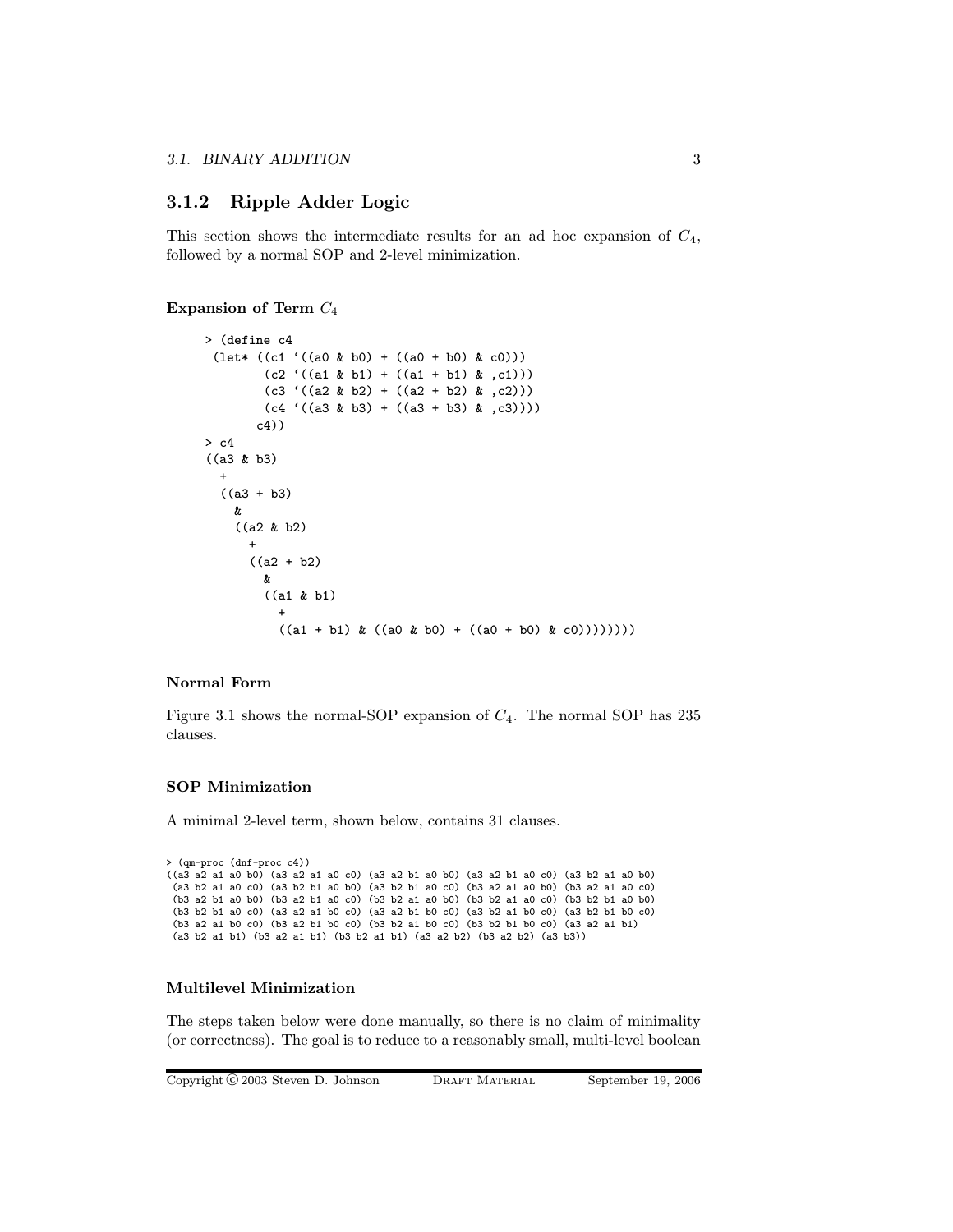| > (dnf-proc c4) |  |
|-----------------|--|
|                 |  |
|                 |  |
|                 |  |
|                 |  |
|                 |  |
|                 |  |
|                 |  |
|                 |  |
|                 |  |
|                 |  |
|                 |  |
|                 |  |
|                 |  |
|                 |  |
|                 |  |
|                 |  |
|                 |  |
|                 |  |
|                 |  |
|                 |  |
|                 |  |
|                 |  |
|                 |  |
|                 |  |
|                 |  |
|                 |  |
|                 |  |
|                 |  |
|                 |  |
|                 |  |
|                 |  |
|                 |  |
|                 |  |
|                 |  |
|                 |  |
|                 |  |
|                 |  |
|                 |  |
|                 |  |
|                 |  |
|                 |  |
|                 |  |
|                 |  |
|                 |  |
|                 |  |
|                 |  |
|                 |  |
|                 |  |
|                 |  |
|                 |  |
|                 |  |
|                 |  |
|                 |  |
|                 |  |
|                 |  |
|                 |  |
|                 |  |
|                 |  |
|                 |  |
|                 |  |
|                 |  |
|                 |  |
|                 |  |
|                 |  |
|                 |  |
|                 |  |
|                 |  |
|                 |  |
|                 |  |

Figure 3.1: Normal SOP form for  $\mathbb{C}_4$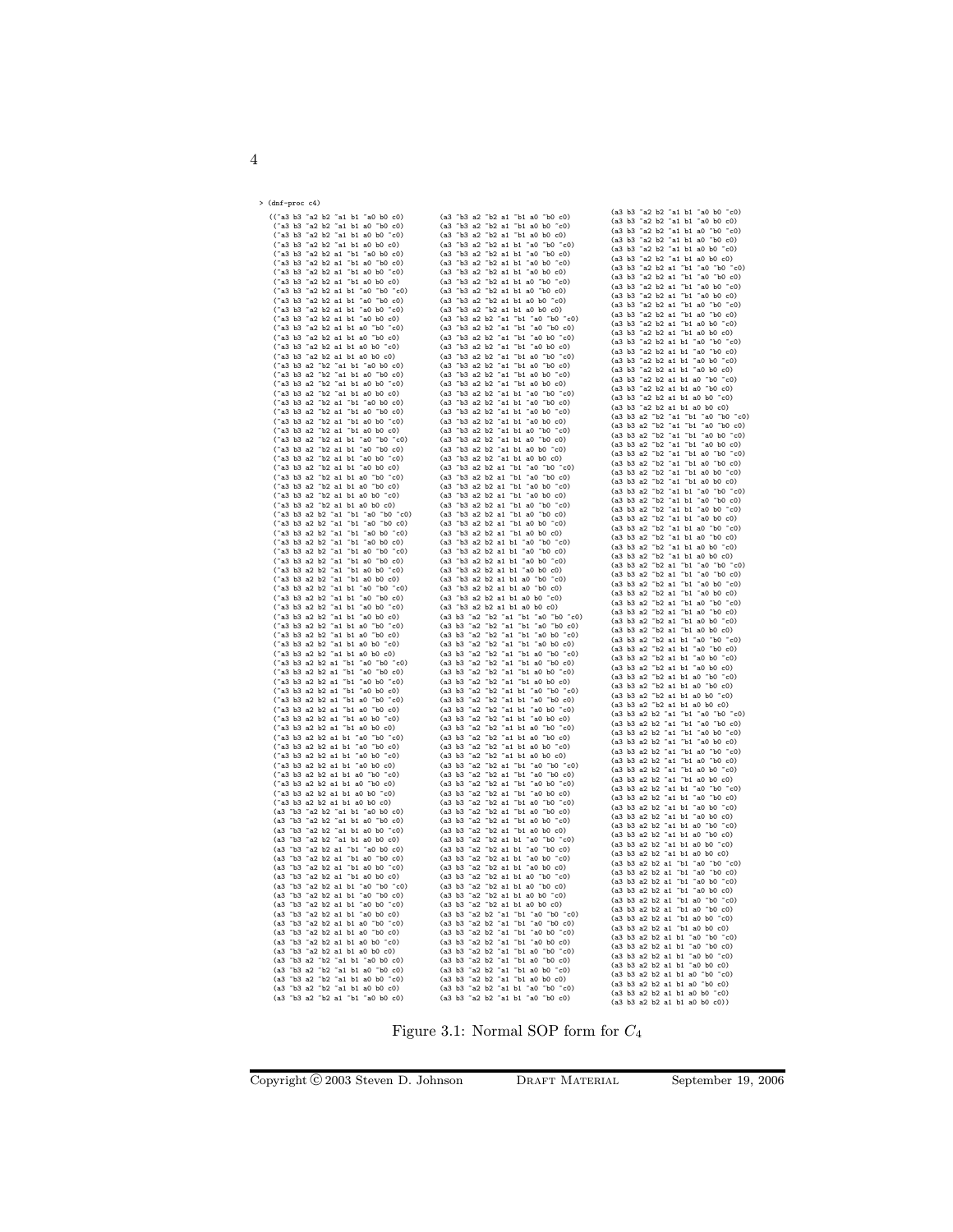system. Starting from the minimized SOP term for  $C_4$ ,

(a) Identify common subterms

```
x = a1 a0 c0
        y = b1 a0 c0
        z = a1 b0 c0u = a1 a0 b0v = b1 a0 b0
        w = a1 b0 c0
        s = b1 b0 c0t = a1 b1((a3 a2 u)+(a3 b2 u)+(b3 a2 u)+(b3 b2 u)+(a3 a2 x)+(a3 b2 x)+(b3 a2 x)+(b3 b2 x)
        +(a3 a2 v)+(a3 b2 v)+(b3 a2 v)+(b3 b2 v)
        +(a3 a2 y)+(a3 b2 y)+(b3 a2 y)+(b3 b2 y)
        +(a3 a2 w)+(a3 b2 w)+(b3 a2 w)+(b3 b2 w)
        +(a3 a2 s)+(a3 b2 s)+(b3 a2 s)+(b3 b2 s)
        +(a3 a2 t)+(a3 b2 t)+(b3 a2 t)+(b3 b2 t)
        +(a3 a2 b2)
        +(b3 a2 b2)
        +(a3 b3))
(b) Distribute u, \ldots, t.
        (((a3 a2)+(a3 b2)+(b3 a2)+(b3 b2)) u)+(((a3 a2)+(a3 b2)+(b3 a2)+(b3 b2)) x)
        +(((a3 a2)+(a3 b2)+(b3 a2)+(b3 b2)) v)
        +(((a3 a2)+(a3 b2)+(b3 a2)+(b3 b2)) y)
        +(((a3 a2)+(a3 b2)+(b3 a2)+(b3 b2)) w)
        +(((a3 a2)+(a3 b2)+(b3 a2)+(b3 b2)) s)
        +(((a3 a2)+(a3 b2)+(b3 a2)+(b3 b2)) t)
        +(a3 a2 b2)
        +(b3 a2 b2)
        +(a3 b3))
(c) Identify common subterms
        p = ((a3 a2)+(a3 b2)+(b3 a2)+(b3 b2))
        ((p u) + (p x) + (p v) + (p y) + (p w) + (p s) + (p t)+(a3 a2 b2) +(b3 a2 b2) +(a3 b3))
(d) Distribute
        (((u + x + v + y + w + s + t) p))+(a3 a2 b2)
        +(b3 a2 b2)
        +(a3 b3))
(e) Close, but too many operands in (u + x + v + y + w + s + t). It
   would need to be implemented as something like ((u + x + v + y) + (w + s + t)),
```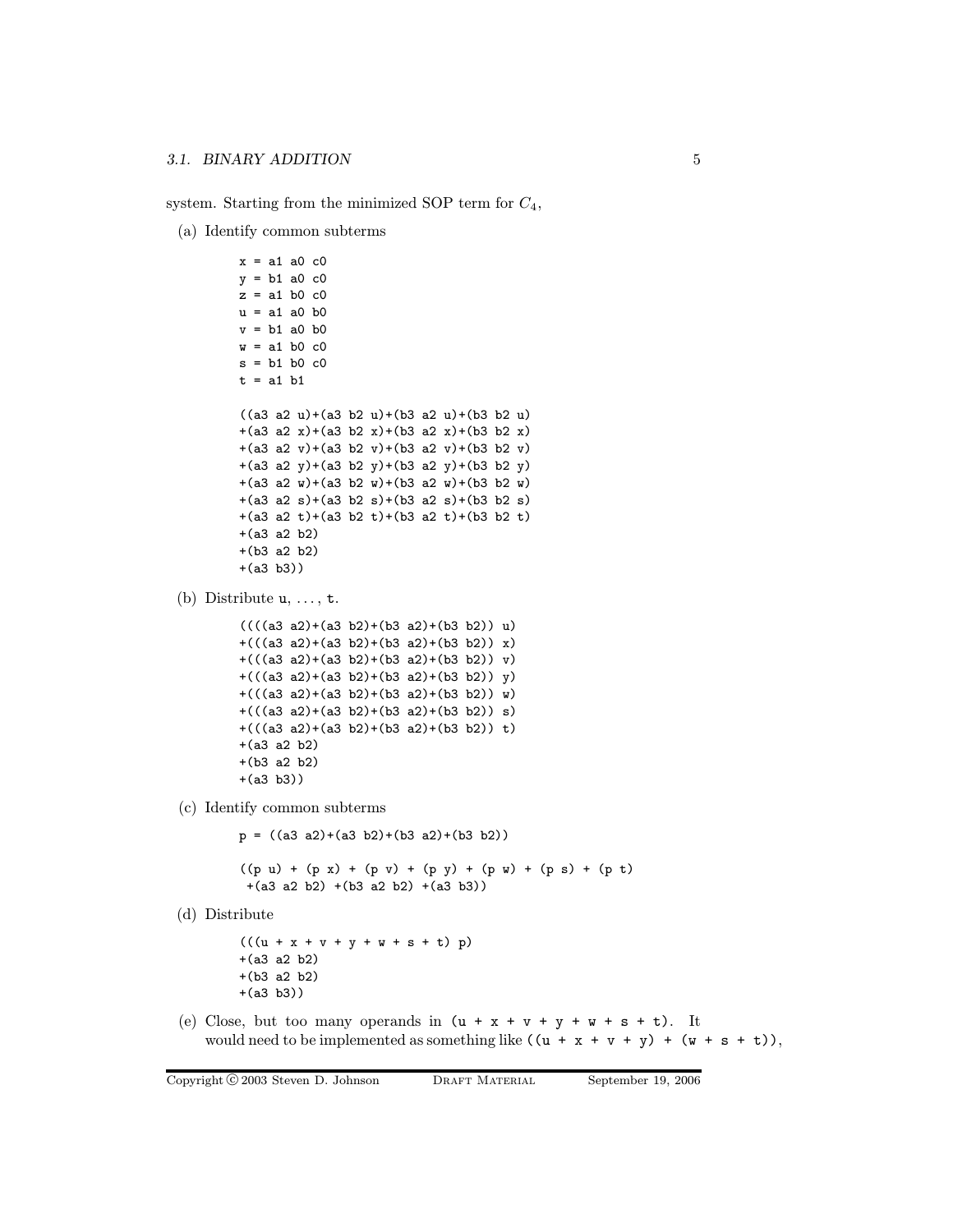adding a gate-delay. Perhaps we should try again . . .

# 3.1.3 Verification of Propagate-Generate Logic

Fig. ?? shows an input file for the Boole verification tool. Figure ?? translates of the ripple-carry (RC) and generate-propagate (GP) adder specifications to the input language of a boolean verification tool called Boole. The first 9 lines declare variables and their ordering. The last 4 lines are commands:

|               | sop GPS4 = RCS4; compare the $S_4$ bits                         |
|---------------|-----------------------------------------------------------------|
|               | sop GPC5 = RCC5; compare the $C_5$ bits                         |
|               | satisfy GO = PO; generate conditions, if any, where $G_0 = P_0$ |
| profile GPS4; | show the size of the BDD for GP bit $S_4$ .                     |

When *Boole* is invoked with this input file the output is:

```
sop GPS4 = RCS4; \Rightarrow 1
sop GPC5 = RCC5; \Rightarrow 1
satisfy GO = PO; \Rightarrow !AO & !BO
profile GPS4; \Rightarrow A4: 1#
                        A3: 1 #
                        A2: 2 ##
                        A1: 4 ####
                        A0: 8 ########
                        B4: 16 ################
                        B3: 16 ################
                        B2: 8 ########
                        B1: 4 ####
                        B0: 2 ##
                        C0: 1 #
                        leaf: 1 #
                        Total: 64
```
The  $S_4$  and  $C_5$  terms are equivalent;  $G_0 = P_0$  if  $A_0 = B_0 = 0$  (and possibly other conditions); The BDD representation for GP bit  $S_4$  contains 64 nodes under the variable ordering  $\langle A_4, A_3, A_2, A_1, A_0, B_4, B_3, B_2, B_1, B_0, C_0 \rangle$ .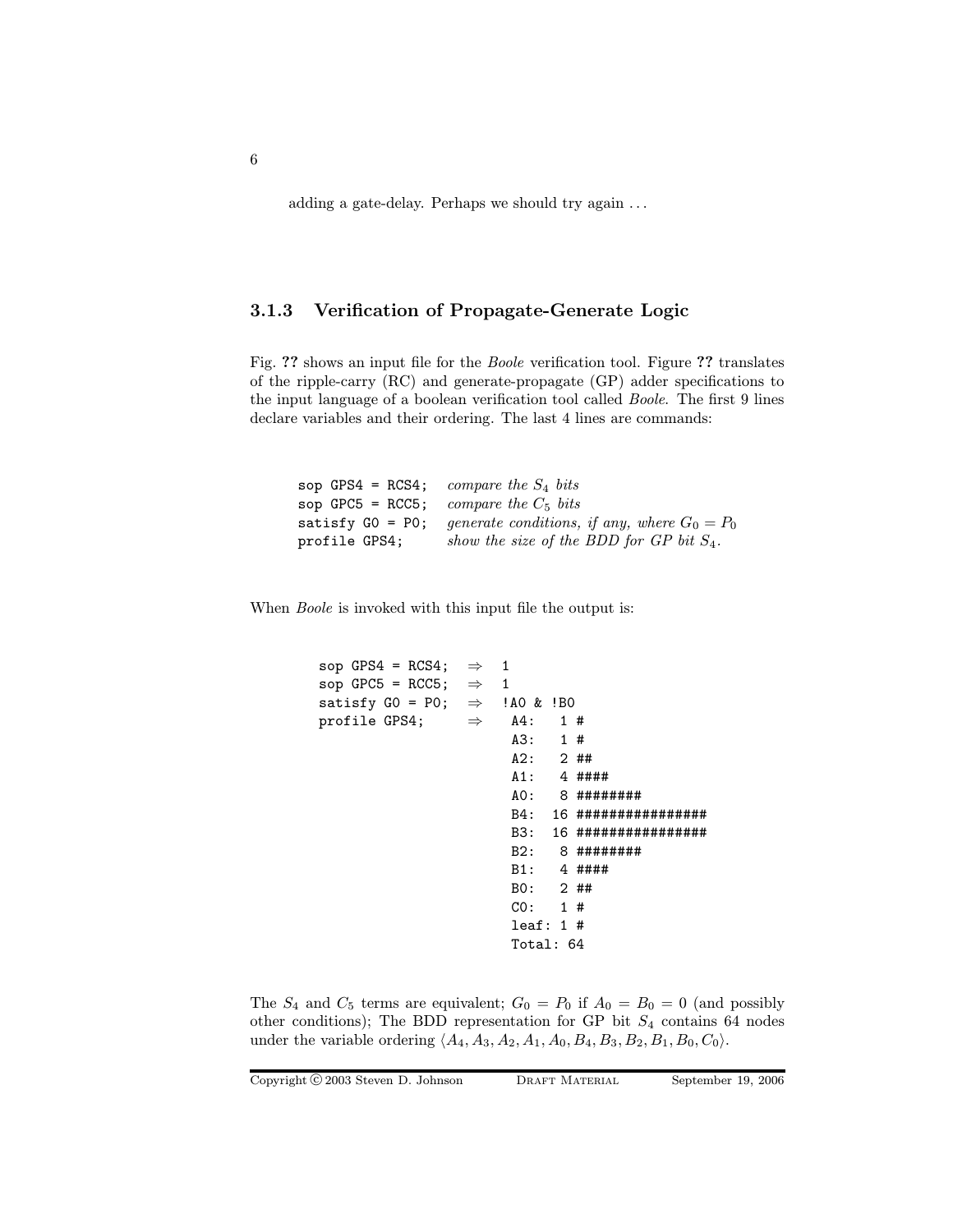# 3.1. BINARY ADDITION 7

A different variable ordering can dramatically affect the BDD size. Under ordering  $\langle A_0, B_0, A_1, B_1, A_2, B_2, A_3, B_3, A_4, B_4, C_0 \langle$ , Boole outputs

```
sop GPS4 = RCS4; \Rightarrow 1
sop GPC5 = RCC5; \Rightarrow 1
satisfy GO = PO; \Rightarrow !AO & !BO
profile GPS4; \Rightarrow A0: 1#
                        B0: 2 ##
                        A1: 3 ###
                        B1: 3 ###
                        A2: 3 ###
                        B2: 3 ###
                        A3: 3 ###
                        B3: 3 ###
                        A4: 2 ##
                        B4: 2 ##
                        C0: 1 #
                        leaf: 1 #
                        Total: 27
```